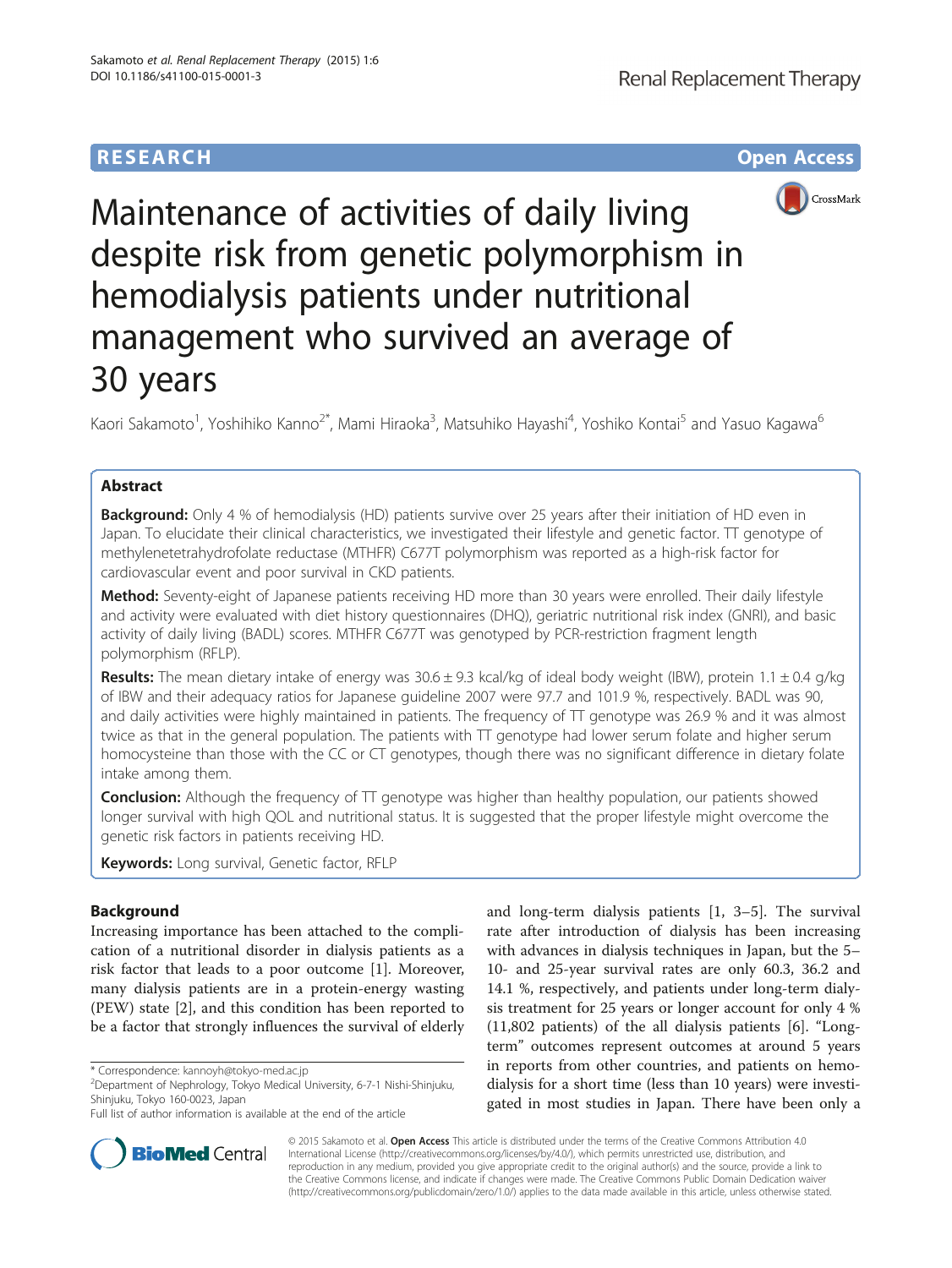few studies in which outcomes and nutritional condition were investigated in patients on hemodialysis for more than 25 years. Moreover, it is not easy to perform a prospective study of long-term outcomes, nutritional condition, and nutritional management. Therefore, it is important to clarify the nutritional condition and food intake of patients who have been receiving hemodialysis for more than 25 years.

In Japan, the causes of death of dialysis patients are heart failure (26.6 %), infection (20.3 %), malignant tumor (9.1 %), cerebrovascular disorder (7.7 %), myocardial infarction (4.4 %), and hyperkalemia (2.9 %). Cardiovascular diseases account for about 40 % of the causes of death and contribute to the poor prognosis of dialysis patients [[6](#page-9-0)]. Especially, ischemic heart disease is a significant obstacle to the maintenance of a favorable quality of life (QOL). Bachmann et al. [[7\]](#page-9-0) confirmed that hyperhomocysteinemia is a risk factor for cardiovascular disease in hemodialysis patients. Homocysteine (Hcy) is an amino acid produced through metabolism of an essential amino acid, methionine. Dietary folate-derived 5 methyltetrahydrofolate is required for this metabolism as a methyl-group donor. Methylenetetrahydrofolate reductase (MTHFR) catalyzes the irreversible conversion of 5, 10-methylenetetrahydrofolate to 5-methyltetrahydrofolate. The MTHFR C677T polymorphisms is a C to T transition at position 677 (exon4), which causes the substitution of alanine with valine and leads to about 35 % decrease in enzyme activity in CT heterozygotes and 60 % decrease in TT homozygotes [\[8](#page-9-0)]. This reduced enzyme activity causes an elevating serum Hcy level [\[8\]](#page-9-0). The associations of this polymorphism to hyperhomocysteinemia and cardiovascular disease have been reported. In a study reported in Japan, frequency of T allele was 33 % and the frequency of TT genotype was 10.2 % in Japanese population, and the T allele frequency was higher in ischemic heart disease and cerebral infarction patients than in normal controls. The serum Hcy level was higher in patients with TT genotype than in those with other genotypes, and the relationship between Hcy and genotype was stronger in the low folate intake [[9](#page-9-0)]. The frequency of the TT genotype was 13.7 % in a study of hemodialysis patients, and it was higher (23.8 %) in patients with a cardiovascular disorder, showing that the MTHFR polymorphism is an important factor that influences the serum Hcy level [[10](#page-9-0), [11](#page-9-0)]. However, there have been only a few studies of Japanese patient with renal failure and hemodialysis patients, and the MTHFR C677T polymorphism has not been investigated in longterm hemodialysis patients.

This study was performed to clarify the actual nutrition state and food intake of long-term hemodialysis patients after more than 25 years of dialysis. We also investigated nutritional management during long-term hemodialysis which is considered as a risk factor for

mortality, as association between MTHFR C677T polymorphism, which was based on the risks of renal dysfunction and introduction of dialysis.

## Methods

## Subjects

Ninety-five patients who had received hemodialysis for more than 25 years or longer were selected from outpatients undergoing hemodialysis three times a week at 14 institutions including Keio University Hospital and related facilities. Documents explaining the objective of the survey and protection of personal information were handed to the subjects, and written consent was obtained from 90 patients after an explanation had been given by physicians. Three patients with missing laboratory test values, one with missing dietary survey result, one with renal transplantation, and one who died during the survey period were excluded. Another six patients were excluded because of extreme under/over-reporting, which was assessed based on the method reported by Sasaki, the developer of brief-type self-administered diet history questionnaire (BDHQ) [\[12](#page-9-0)]. The exclusion criteria of the dietary survey are as follows, based on the Dietary Reference Intakes for Japanese, 2010 edition: "an energy intake lower than 0.5 times the estimated energy requirement for physical activity level I, and an energy intake of 1.5 times or higher than the estimated energy requirement for physical activity level III [\[13](#page-9-0)]". Subjects in this study finally consisted of 78 patients (31 male and 47 females). The survey period was from March to November in 2012.

This study was approved by Keio University School of Medicine Ethics Committee (approval number 2011-271, dated January 11, 2012) and Experimental Study Ethics Committee of Kagawa Education Institute of Nutrition (approval number 201-G, dated March 14, 2012).

## **Measurements**

The subject characteristics (sex, age, duration of dialysis therapy, age at the time of introduction of dialysis, and primary disease for renal failure), physical conditions (height, dry weight [DW], and body mass index [BMI]) were assessed. For blood chemistry, blood samples were collected at the beginning of the first dialysis session of the week (Monday or Tuesday) immediately before dialysis, and serum albumin (Alb), blood urea nitrogen (BUN), serum creatinine (Cr), serum potassium (K), serum inorganic phosphorus (IP), serum calcium (Ca), hemoglobin (Hb), hematocrit (Hct), serum folate, serum homocysteine (Hcy), and serum vitamin  $B_{12}$  (V $B_{12}$ ) were analyzed. The concentrations of serum folate and vitamin  $B_{12}$  were measured using chemiluminescent enzyme immunoassay (CLEIA) on UniCel DxI 800 with Access Folate and Access Vitamin B12, respectively (Beckman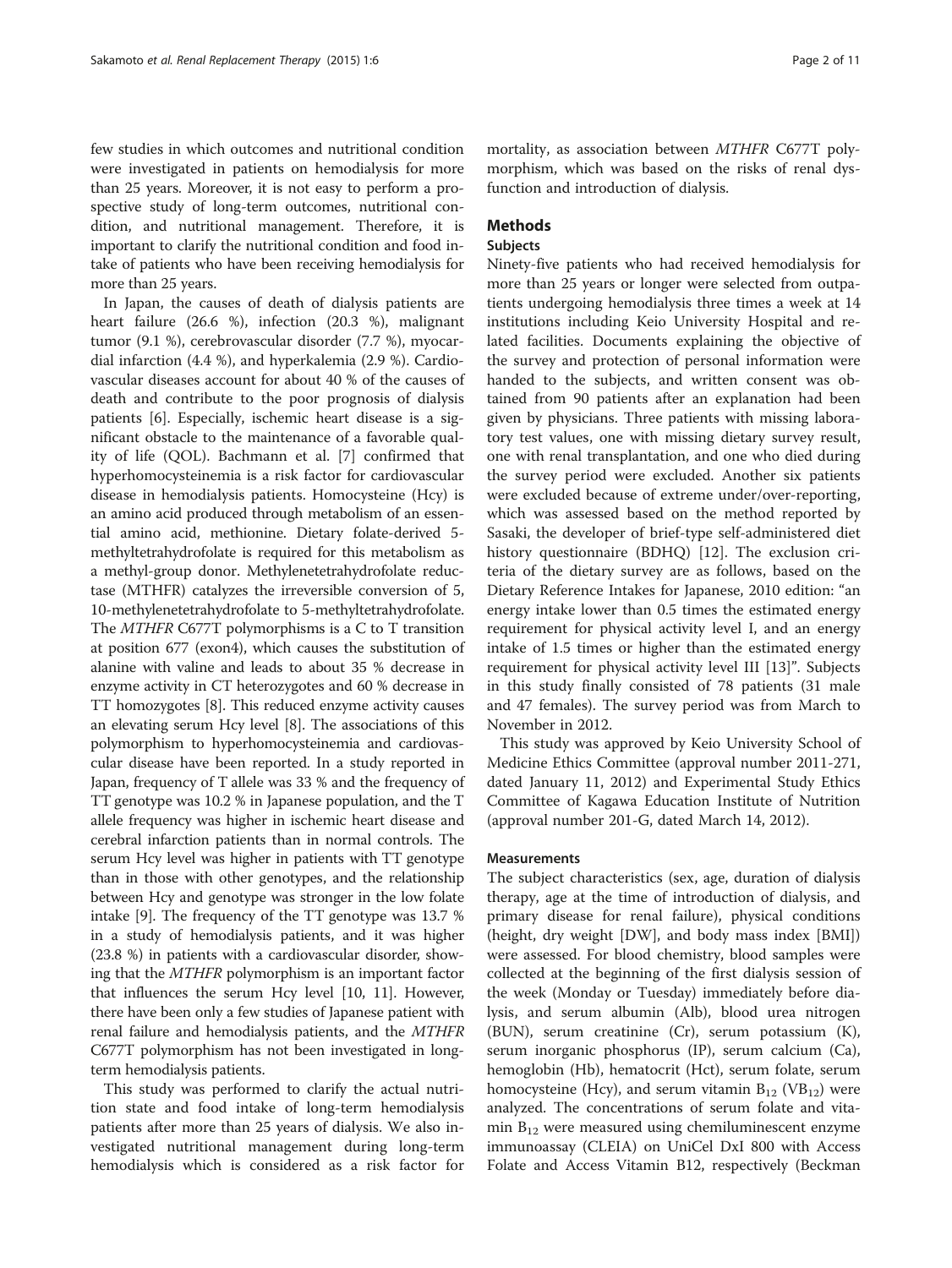<span id="page-2-0"></span>Table 1 Subject characteristics

| Variable                                                |                          | Total $(n=78)$                   |
|---------------------------------------------------------|--------------------------|----------------------------------|
| Age                                                     | Years                    | $632 \pm 8.1^{\circ}$            |
| Gender (Male/female)                                    | n(%)                     | 31/47 (39.7/60.3 %) <sup>b</sup> |
| Duration of hemodialysis                                | Years                    | 305 $(27.0 - 34.3)^{c}$          |
| Age of initiation of hemodialysis                       | Years                    | $32.4 \pm 8.0$                   |
| Primary disease                                         |                          |                                  |
| Chronic glomerulonephritis                              | n(%)                     | 55 (70.5 %)                      |
| Chronic pyelonephritis                                  | n (%)                    | 1(1.3%)                          |
| Nephropathy of pregnancy                                | n (%)                    | 3(3.8%)                          |
| Polycystic kidney                                       | n(%)                     | $2(2.6\%)$                       |
| Other nephritides that<br>cannot be classified          | n(%)                     | 4(5.1%                           |
| Other                                                   | n(%)                     | $2(2.6\%)$                       |
| Unknown                                                 | n (%)                    | 11 (14.1 %)                      |
| MTHFR C677T (CC/CT/TT)                                  | n(%)                     | 23/34/21<br>(29.5/43.6/26.9 %)   |
| Height                                                  | cm                       | $157.6 \pm 8.3$                  |
| Weight (dry weight)                                     | kg                       | 46.3 (41.7–57.0)                 |
| Body mass index (BMI)                                   | kg/m <sup>2</sup>        | $197.7 \pm 2.7$                  |
| BM < 18.5                                               | $n$ (male/female)<br>(%) | 32 (7/25) (41.0 %)               |
| $18.5 \leq BMI < 25$                                    | n (male/female)<br>(9/6) | 42 (21/21) (53.8 %)              |
| $25 \leq$ BMI                                           | n (male/female)<br>(% )  | 4(3/1)(5.1%                      |
| Geriatric nutrition index (GNRI)                        |                          | $93 \pm 6$                       |
| $\ge$ GNRI 91 (without risk<br>of malnutrition)         | n(%)                     | 46 (59.0 %)                      |
| <gnri (with="" 91="" risk<br="">of malnutrition)</gnri> | n(%)                     | 32 (41.0 %)                      |
| Barthel Index (BADL)                                    |                          | 90.0 (78-100)                    |
| BADL (independent/some<br>help is necessary/with help)  | n(%)                     | 74/4/3 (91/5/4 %)                |
| Weight change rate<br>between dialysis <sup>a</sup>     | %                        | $5.1 \pm 1.9$                    |
| Kt/Vsp <sup>e</sup>                                     |                          | $1.67 \pm 0.2$                   |
| Biochemical parameters                                  |                          |                                  |
| Serum albumin (alb)                                     | g/dL                     | $3.70 \pm 0.3$                   |
| Total protein (TP)                                      | g/dL                     | $6.60 \pm 0.4$                   |
| Blood urea nitrogen (BUN)                               | mg/dL                    | $65.00 \pm 17.1$                 |
| Serum creatinine (Cr)                                   | mg/dL                    | $10.70 \pm 2.2$                  |
| Urea acid (UA)                                          | mg/dL                    | $7.10 \pm 1.5$                   |
| Serum sodium (Na)                                       | mEg/L                    | $140.00 \pm 2.5$                 |
| Serum potassium (K)                                     | mEq/L                    | $5.10 \pm 0.7$                   |
| Serum inorganic<br>phosphorous (IP)                     | mg/dL                    | $5.40 \pm 1.4$                   |
| Serum calcium (Ca)                                      | mg/dL                    | $9.10 \pm 0.7$                   |
| Hemoglobin (Hb)                                         | g/dL                     | $10.30(9.6 - 11.2)$              |
| Hematocrit (Hb)                                         | %                        | $33.00 \pm 3.4$                  |

#### Table 1 Subject characteristics (Continued)

| Serum folate                       | nq/mL       | $4.60(3.8-5.4)$   |
|------------------------------------|-------------|-------------------|
| Serum homocystein (Hcy)            | $\mu$ mol/L | 30.80 (23.6-38.4) |
| Serum vitamin in B12 ( $VB_{12}$ ) | pmol/L      | 541.00 (340-1250) |

Abbreviations: ESRD end stage renal disease, MTHFR methylene tetrahydrofolate reductase, BMI body mass index, GNRI geriatric nutrition risk index, BADL Barthel index

a Values are means ± standard deviation (all such values)

b Values are number of all patients (%)

c Values are median (25th and 75th percentiles), (all such values)

d Body weight change rate between hemodialysis; 55 subjects with data before and after hemodialysis. (values are means ± standard deviation)

eStandardized dialysis volume (Kt/Vsp); 55 subjects with data before and after hemodialysis. (values are means ± standard deviation)

Coulter). Serum Hcy concentrations were measured by high-performance liquid chromatography (HPLC). These measurements before and after dialysis were available in 55 patients, and the index of dialysis efficiency, Kt/Vsp, was calculated using Shinzato's formula [[14\]](#page-9-0). Blood chemistry was analyzed by SRL Tokyo Medical (Tokyo, Japan).

Habitual energy, nutrient, and food group intakes were surveyed using BDHQ [\[15](#page-9-0), [16](#page-9-0)] which is a simplified version of the self-administered diet history questionnaire (DHQ) developed by Sasaki et al. [\[17\]](#page-9-0). To assess activities of daily living, basic activities of daily living were evaluated using BADL published by Mahoney and Barthel in 1965 [\[18\]](#page-9-0). The geriatric nutrition risk index (GNRI) used for nutrition screening of dialysis patients was calculated using the formula below. GNRI is a nutrition screening tool for the elderly developed by Bouillanne et al. [\[19\]](#page-9-0). Yamada et al. [[20](#page-9-0)] applied GNRI in a study of dialysis patients and reported its usefulness.

DNA was extracted from EDTA-added whole-blood samples collected as described above using a fully automated nucleic acid extraction device, Magtration® System 6GC, and a reagent that is used exclusively with this device, MagDEA DNA 200 (GC) (Precision System Science Co., Ltd., Japan). The MTHFR C677T polymorphism was genotyped using polymerase chain reaction (PCR) technique and restriction fragment length polymorphism (RFLP) analysis by PaGE (Tokyo, Japan). The patients were divided into three groups based on the MTHFR C677T genotype, and the association with each index (physical condition, laboratory test values, food intake, daily living activities, and GNRI) was investigated.

## Statistical analysis

Variables detected in the measurements and survey items were confirmed using the Shapiro–Wilk test of normality and histograms. When the distribution was not normal, logarithmic transformation or nonparametric test was employed. Log-transformed serum Hcy was examined using linear regression analysis. Data sets of variables with normality were presented as means ±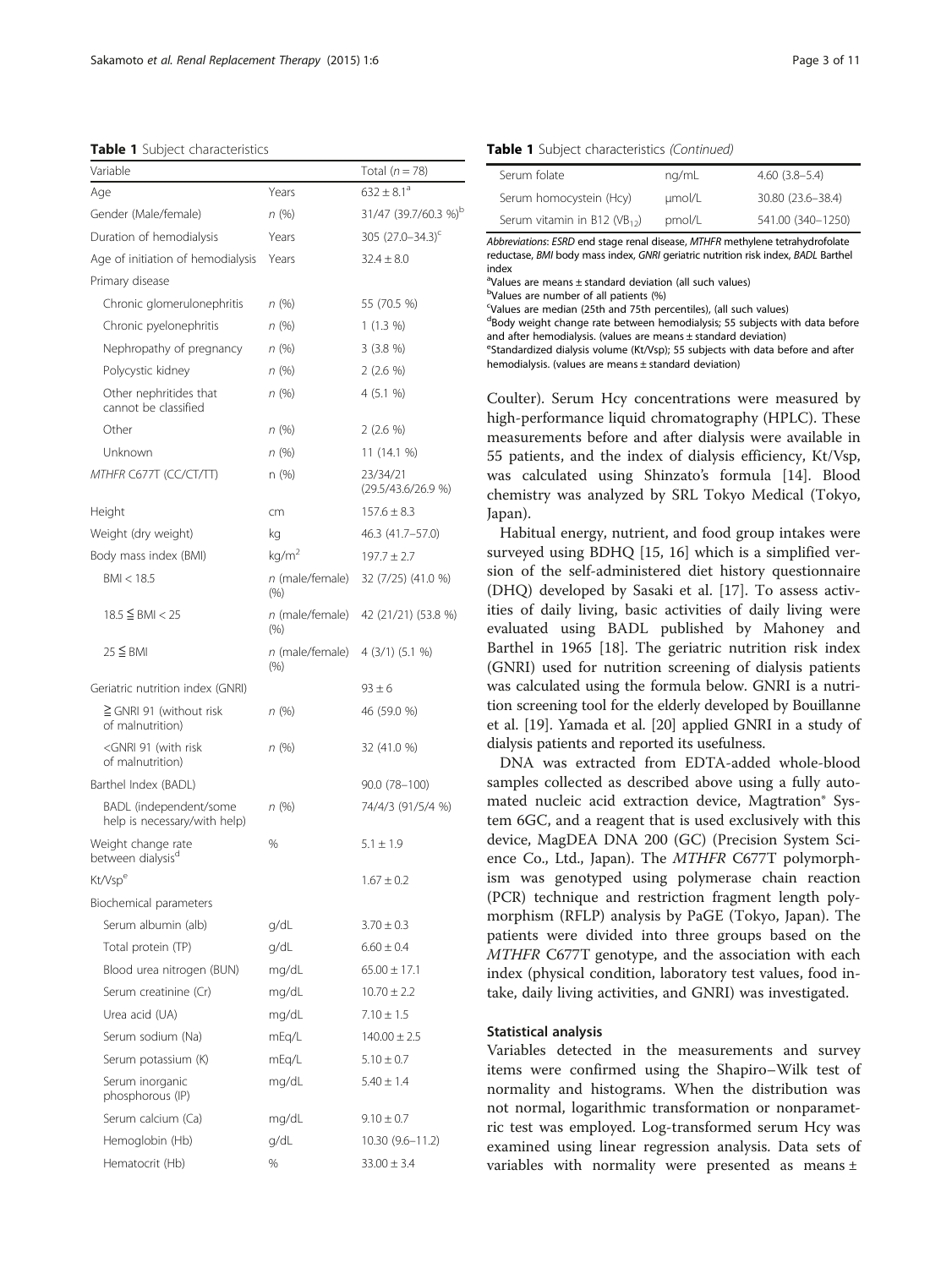#### Table 2 Habitual dietary intakes

| Variable                           |              | Total $(n = 78)$    |
|------------------------------------|--------------|---------------------|
| Intakes of nutrients and energy    |              |                     |
| Energy                             | kcal         | 1635 (1247-1993)    |
| Energy                             | kcal/kgIBW   | 29.2 (22.8-35.8)    |
| Protein                            | g            | 57.6 (44.0-72.7)    |
| Protein                            | g/kgIBW      | $1.1(0.8-1.3)$      |
| Ratio of animal protein            | %            | 56.2 (46.1–64.0)    |
| $NPC/N^a$                          |              | 147 (126-175)       |
| Fat                                | %E           | 27.5 (22.5-30.7)    |
| Carbohydrate                       | %E           | 56.6 (51.6–61.1)    |
| Retinol                            | μg           | 556 (398-878)       |
| a-tocopherol                       | mg           | $6.7$ $(5.1 - 8.7)$ |
| Potassium                          | mg           | 1946 (1463–2586)    |
| Calcium                            | mg           | 386 (248–502)       |
| Phosphorus                         | mg           | 841 (609-1062)      |
| Iron                               | mg           | $6.6(4.6-8.3)$      |
| Vitamin $B_6$                      | mg           | $1.0(0.7-1.3)$      |
| Vitamin $B_{12}$                   | μg           | $7.1 (4.6 - 10.1)$  |
| Folate                             | μg           | 285 (200-370)       |
| VitaminC                           | mg           | 99 (71-136)         |
| Salt                               | g            | 8.9 (7.4-10.8)      |
| Energy-adjusted nutrient intakes   |              |                     |
| Retinol                            | µg/1000 kcal | 350 (255–490)       |
| a-tocopherol                       | mg/1000 kcal | $4.2$ $(3.6-4.9)$   |
| Potassium                          | mg/1000 kcal | 1211 (1021–1469)    |
| Calcium                            | mg/1000 kcal | 225 (179–294)       |
| Phosphorus                         | mg/1000 kcal | 523 (453-599)       |
| Iron                               | mg/1000 kcal | $4.0$ $(3.4-4.6)$   |
| Vitamin $B_6$                      | mg/1000 kcal | $0.6(0.5-0.7)$      |
| Vitamin $B_{12}$                   | µg/1000 kcal | $4.5(3.2-6.4)$      |
| Folate                             | µg/1000 kcal | 169 (137–219)       |
| VitaminC                           | mg/1000 kcal | 64 (44-77)          |
| Salt                               | g/1000 kcal  | $5.5(4.9-6.3)$      |
| Energy-adjusted food group intakes |              |                     |
| Cereals                            | g/1000 kcal  | 220 (185-297)       |
| Potatoes                           | g/1000 kcal  | $18(8-43)$          |
| Sugar and confectioneries          | g/1000 kcal  | $2.9(1.7-3.7)$      |
| Nuts and pulses                    | g/1000 kcal  | $18(8-28)$          |
| Green and yellow vegetables        | g/1000 kcal  | 52 (32-79)          |
| Other vegetables                   | g/1000 kcal  | 68 (49-101)         |
| Fruits                             | g/1000 kcal  | 43 (18-85)          |
| Fish and shellfish                 | g/1000 kcal  | 39 (24-54)          |
| Meat                               | g/1000 kcal  | $35(25-52)$         |
| Eggs                               | g/1000 kcal  | $18(7 - 31)$        |
| Daily products                     | g/1000 kcal  | 24 (7–64)           |
|                                    |              |                     |

## Table 2 Habitual dietary intakes (Continued)

| Fats and oils                                      | g/1000 kcal | $6.4b(4.4 - 8.6)$ |
|----------------------------------------------------|-------------|-------------------|
| Confectioneries                                    | g/1000 kcal | $24(13-50)$       |
| Alcoholic beverages and<br>non-alcoholic beverages | g/1000 kcal | 212 (138-336)     |
| Seasoning and spice                                | g/1000 kcal | 81 (53-139)       |

All values are median (25-75 percentiles)

<sup>a</sup>NPC/N, Ratio of non-protein energy/nitrogen

standard deviations and those without normality were presented as medians (25th and 75th percentiles). Regarding food intake, the measured energy intake, animal protein ratio, lipid energy ratio, iron intake, and energyadjusted potassium and  $B_6$  intakes showed normal distributions, but the others did not. Since the median and mean are similar when the distribution is normal, all data were presented as medians (25th and 75th percentiles).

In the comparison of the three MTHFRC 677T genotype-based groups (CC, CT, and TT groups), the interval and ratio scales were compared using one-way analysis of variance and multiple comparison (homogeneous variance: Tukey's test; non-homogeneous variance: Games–Howell test), or the Kruskal–Wallis test and multiple comparison (Bonferroni correction; Mann–Whitney U test). For the nominal scale, the  $\chi^2$  test was employed.

Statistical analysis was performed using a statistical package, IBM SPSS Statistics Ver. 20 (IBM, Tokyo), and the significance level was set at less than 5 %. When a missing value was present, the item was deleted entirely.

## Results

## Subject characteristics

1. Clinical profile

The characteristics, physical condition, and biochemical parameters of the study subjects were shown in Table [1.](#page-2-0)

The mean score of the nutritional disorder risk index, GNRI, was  $93 \pm 6$ , and the percentage of patients with a nutritional disorder risk with a GNRI score of less than 91 was 41.0 %.

- 2. Habitual dietary intakes The median (25th and 75th percentiles) daily habitual energy, nutrient, energy-adjusted nutrient, and food group intakes of the patients are shown in Table 2.
- 3. Adequacy ratio for "Dietary recommendations for chronic kidney disease (CKD), 2007 (guidelines) [\[21\]](#page-9-0)". The energy, protein, potassium, and phosphorus intake sufficiency rates were 97.7, 101.9, 103.6, and 96.7 %, respectively, which met the recommendations of the guidelines, but the salt intake sufficiency rate was 152.6 %, indicating excessive ingestion, and only 12.8 % of patients met the recommendation of less than 6 g/day.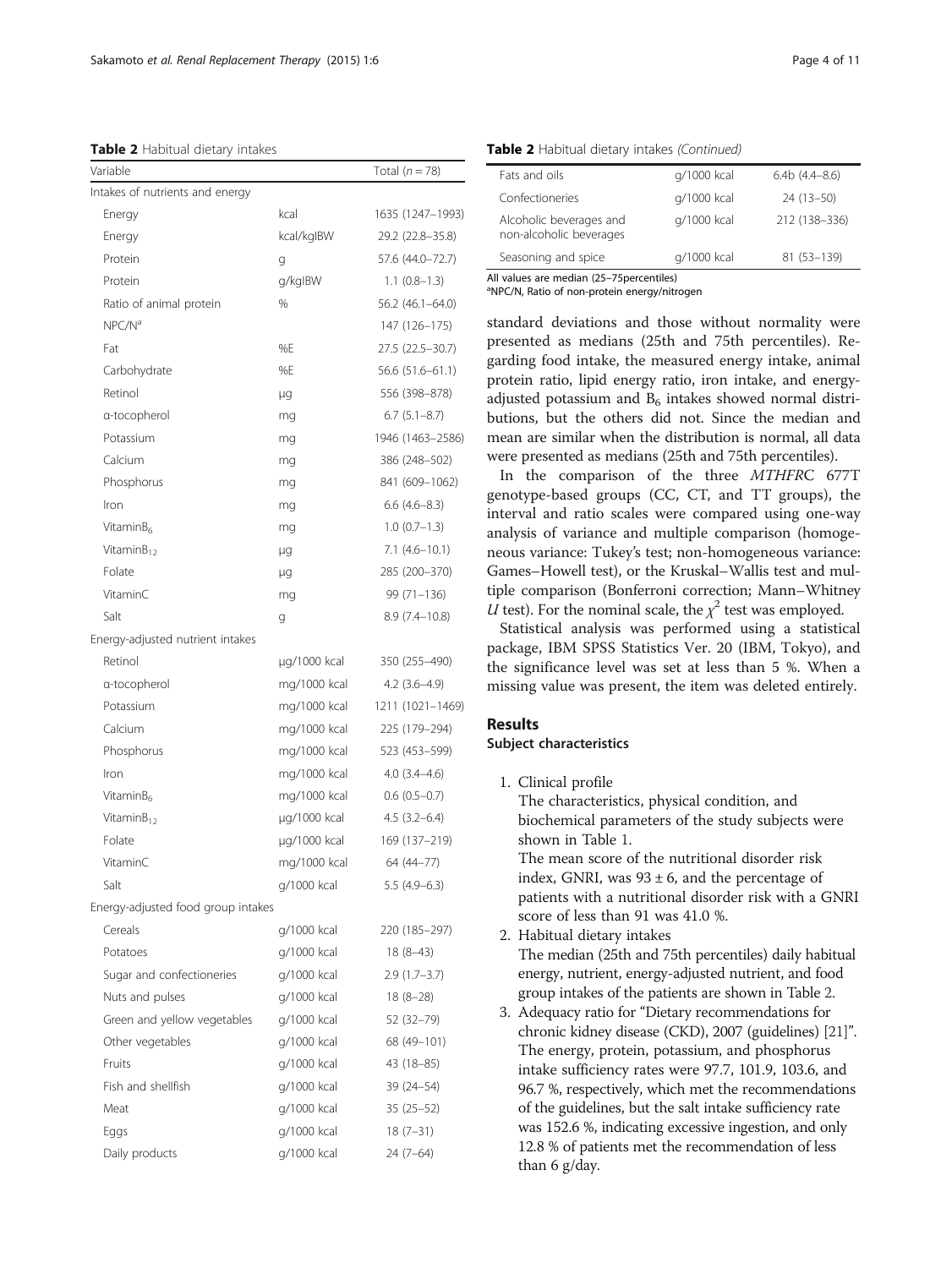## <span id="page-4-0"></span>Table 3 Clinical characteristics of patients (MTHFR C677T genotype)

|                                                                                                                                                               |                   | Genotype                      |                               |                               |                      |
|---------------------------------------------------------------------------------------------------------------------------------------------------------------|-------------------|-------------------------------|-------------------------------|-------------------------------|----------------------|
| Variable                                                                                                                                                      |                   | CC                            | CT                            | TT                            |                      |
|                                                                                                                                                               |                   | $(n = 23)$ 29.5 %             | $(n = 34)$ 43.6 %             | $(n = 21)$ 26.9 %             | $P$ value            |
| Age                                                                                                                                                           | years             | $62.7 \pm 6.9^a$              | $63.6 \pm 8.7$                | $63.2 \pm 8.7$                | 0.920                |
| Gender(Male/Female)                                                                                                                                           | n.                | 11/12                         | 10/29                         | 10/11                         | 0.261                |
| Duration of hemodialysis                                                                                                                                      | years             | 28.0 (25.0-31.0) <sup>b</sup> | 31 (27.0-34.3)                | 32.0 (28.5-35.0)              | 0.276                |
| Age at initiation of hemodialysis                                                                                                                             | years             | $33.0 \pm 7.3$                | $32.7 \pm 8.5$                | $31.3 \pm 8.2$                | 0.760                |
| Height                                                                                                                                                        | cm                | $159.7 \pm 9.1$               | $155.7 \pm 8.1$               | $158.5 \pm 7.5$               | 0.170                |
| Dry weight(DW)                                                                                                                                                | kg                | 50.0 <sup>d</sup> (43.8-59.5) | 44.0 <sup>e</sup> (39.1-50.9) | 52.6 <sup>d</sup> (44.5-59.3) | $0.014$ <sup>*</sup> |
| Body mass index(BMI)                                                                                                                                          | kg/m <sup>2</sup> | $20.2 \pm 19.7$               | $18.8 \pm 2.8$                | $20.5 \pm 2.6$                | 0.050                |
| BMI<18.5                                                                                                                                                      | n(%)              | 7 $(21.9\%)^c$                | 19 (59.4 %)                   | 6 (18.8 %)                    |                      |
| 18.5≦BMI<25                                                                                                                                                   | n (%)             | 15 (35.7 %)                   | 14(33.3 %)                    | 13 (31.0 %)                   |                      |
| 25≦BMI                                                                                                                                                        | n (%)             | 1(25.0%                       | 1(25.0%                       | 2(50.0 %)                     |                      |
| Bathel Index(BADL)                                                                                                                                            |                   | 90 (74-100)                   | 98 (84-100)                   | 85 (78-100)                   | 0.253                |
| BADL(independent/some help is necessary/with help)                                                                                                            | $\mathsf{n}$      | 20/2/1                        | 33/1/0                        | 18/1/2                        | < 0.001              |
| Geriatric nutrition risk index(GNRI)                                                                                                                          |                   | 9489-90                       | 9088-96                       | 9491-99                       | 0.200                |
| $\geq$ GNRI 91(without risk of malnutrition)                                                                                                                  | $n(\% )$          | 16 (34.8 %)                   | 15 (32.6 %)                   | 15 (32.6 %)                   |                      |
| <gnri 91(with="" malnutrition)<="" of="" risk="" td=""><td><math>n(\% )</math></td><td>7 (21.9 %)</td><td>19 (59.4 %)</td><td>6 (18.8 %)</td><td></td></gnri> | $n(\% )$          | 7 (21.9 %)                    | 19 (59.4 %)                   | 6 (18.8 %)                    |                      |
| Biochemical parameter                                                                                                                                         |                   |                               |                               |                               |                      |
| serum albumin (Alb)                                                                                                                                           | g/dL              | $3.7 \pm 0.3$                 | $3.8 \pm 0.3$                 | $3.7 \pm 0.3$                 | 0.887                |
| total protein (TP)                                                                                                                                            | g/dL              | $6.4^d \pm 0.3$               | $6.6\pm0.5$                   | $6.7^{\rm e} \pm 0.5$         | 0.045                |
| blood urea nitrogen (BUN)                                                                                                                                     | mg/dL             | $63.8 \pm 14$                 | $64.2 \pm 6.6$                | $67.6 \pm 21.2$               | 0.718                |
| serum creatinine (Cr)                                                                                                                                         | mg/dL             | $10.8 \pm 2.3$                | $10.5 \pm 2.2$                | $10.8 \pm 2.2$                | 0.873                |
| urea acid (UA)                                                                                                                                                | mg/dL             | $7.1 \pm 1.3$                 | $6.9 \pm 1.7$                 | $7.5 \pm 1.5$                 | 0.341                |
| serum sodium (Na)                                                                                                                                             | mEq/L             | $141 \pm 2$                   | $140 \pm 2.6$                 | $140 \pm 2.9$                 | 0.847                |
| serum potassium (K)                                                                                                                                           | mEq/L             | $5.1 \pm 0.6$                 | $5.2 \pm 0.7$                 | $5.1 \pm 0.6$                 | 0.864                |
| serum inorganic phosphorus (IP)                                                                                                                               | mg/dL             | $5.7 \pm 1.1$                 | $5.1 \pm 1.2$                 | $5.6 \pm 1.8$                 | 0.164                |
| serum calcium (Ca)                                                                                                                                            | mg/dL             | $8.9 \pm 0.7$                 | $9.3 \pm 0.7$                 | 9 ± 0.6                       | 0.096                |
| Hemoglobin (Hb)                                                                                                                                               | g/dL              | $10.4(9.1-11.5)$              | 10.3 (10.1-11.7)              | $10.2$ (9.5-11.1)             | 0.789                |
| Hematocrit (Ht)                                                                                                                                               | %                 | $33.5 \pm 4.3$                | $32.9 \pm 3.3$                | $32.7 \pm 2.9$                | 0.164                |
| serum folate                                                                                                                                                  | ng/mL             | $4.7^d$ (4.3-5.6)             | $4.7d$ (3.8-6.0)              | $3.9^e$ (3.2-4.5)             | 0.005                |
| serum homocystein (Hcy)                                                                                                                                       | µmol/L            | $30.5d$ (25.2-37.6)           | $25.1^d$ (22.1-36.9)          | 35.4 <sup>e</sup> (27.3-58.3) | $0.029$ <sup>*</sup> |
| serum vitamin $B_{12}$ (VB <sub>12</sub> )                                                                                                                    | pmol/L            | 545 (314-1200)                | 630 (383-1328)                | 456 (291-1463)                | 0.763                |

Abbreviations: MTHFR Methylene tetrahydrofolate reductase, BMI body mass index, GNRI geriatric nutrition risk index, BADL Barthel index

Values are means ± Standard deviation(all such values)

b Values are median(25th and 75th percentiles)(all such values)

c Values are number of all patients (%)

The normality of the data was first assessed using the Shapiro-Wilks test

The values are compared between the groups by the  $\chi$ 2 test, one-way analysis of variance and Tukey's multiple comparison test of or Games-Howell's test, and Kruskal-Wallis test and Bonferroni's multiple comparison test

 $d$ -eMultiple comparison; A different alphabet shows that there is a significant difference

4. Frequency of genetic polymorphism

The frequencies of MTHFR C677T genotype were 29.5, 43.6, and 26.9 % for CC, CT, and TT genotypes, respectively. This showed that the frequency of TT type was significantly higher than that in Japanese hemodialysis patients as reported by Morimoto et al. (13.7 %) [[11](#page-9-0)] and Kimura et al. (17.4 %) [[22](#page-9-0)]  $(P < 0.05)$ , and this was also

significantly higher than that in healthy Japanese (about 15 %) [[23](#page-9-0), [24\]](#page-9-0)  $(P < 0.05)$ .

5. Activities of daily living

The median score of BADL, which evaluates the performance of activities of daily living, was 90 (range, 78–100). Notably, 91 % of subjects were "independent" while 5 % "required partial assistance" and 4 % "required assistance".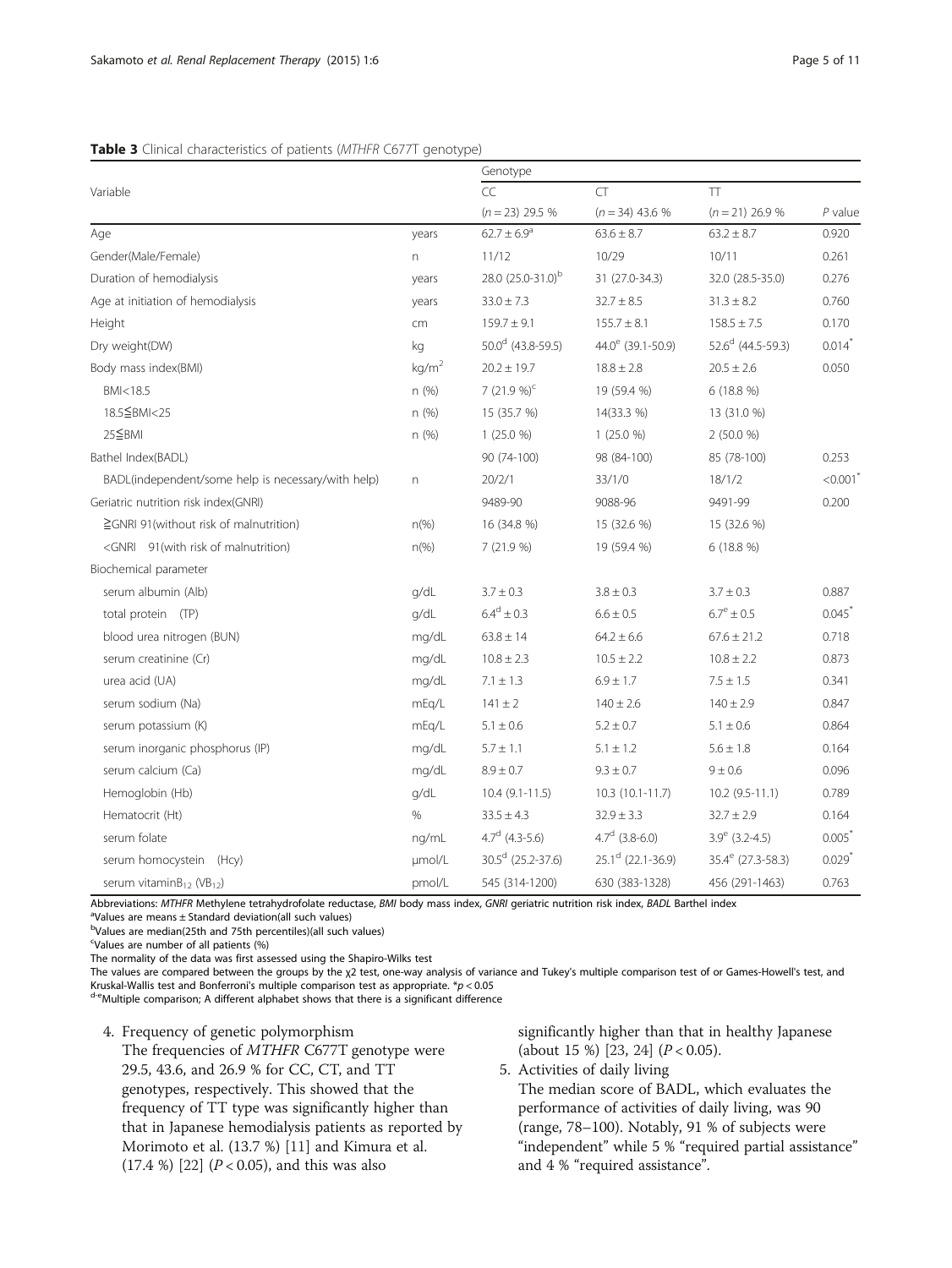<span id="page-5-0"></span>Table 4 Nutrient intakes and food group intakes of subjects with 3 different genotype of MTHFR C677T polymorphism

| Variable                    |              | $CC(n = 23)29.5%$ |                 | $CT(n = 34)43.6 %$ |                 | $TT(n = 21)26.9%$ |                 | $P$ value            |
|-----------------------------|--------------|-------------------|-----------------|--------------------|-----------------|-------------------|-----------------|----------------------|
| Energy                      | kcal         | 1897              | $(1299 - 2283)$ | 1452               | $(1158 - 1812)$ | 1584              | $(1365 - 1945)$ | 0.088                |
| Energy                      | kcal/kgIBW   | 33.0              | $(23.5 - 40.0)$ | 27.6               | $(21.6 - 34.7)$ | 30 <sup>°</sup>   | $(23.7 - 34.6)$ | 0.155                |
| Protein                     | g            | $62.2^{b}$        | $(49.4 - 85.2)$ | $49.7^c$           | $(38.5 - 66.6)$ | 58.9              | $(42.6 - 72.6)$ | $0.036*$             |
| Protein                     | g/kgIBW      | 1.1               | $(1.0-1.6)$     | 0.9                | $(0.8-1.3)$     | 1.1               | $(0.8-1.2)$     | 0.086                |
| ratio of animal protein     | $\%$         | 58                | $(52-63)$       | 54                 | $(42-66)$       | 55                | $(43-63)$       | 0.332                |
| $NPC/N^a$                   |              | 144               | $(126-154)$     | 147                | $(129-191)$     | 152               | $(120-200)$     | 0.383                |
| Fat                         | $\%E$        | 28.5              | $(26.2 - 33.2)$ | $27\,$             | $(21.5 - 30.5)$ | 23.7              | $(19.5 - 29.8)$ | 0.067                |
| Carbohydrate                | $96E$        | 54.8              | $(51.7 - 57.2)$ | 57.6               | $(50.7 - 65.8)$ | 57.9              | $(54.0 - 64.3)$ | 0.210                |
| Retinol                     | μg           | 620               | $(457-1143)$    | 538                | $(328 - 791)$   | 552               | $(371 - 828)$   | 0.184                |
| a-tocopherol                | mg           | $8.2^b$           | $(6.0 - 10.4)$  | $5.8^{\rm c}$      | $(4.3 - 7.4)$   | 6.8               | $(5.0 - 8.7)$   | 0.025                |
| Potassium                   | mg           | 2069              | $(1539 - 2945)$ | 1802               | $(1359 - 2185)$ | 2104              | $(1541 - 2618)$ | 0.208                |
| Calcium                     | mg           | 398               | $(290 - 573)$   | 373                | $(230-473)$     | 386               | $(249 - 476)$   | 0.399                |
| Phosphorus                  | mg           | 987               | $(677-1212)$    | 725                | $(577-998)$     | 847               | $(657-1048)$    | 0.073                |
| Iron                        | mg           | 7.7               | $(5.7 - 9.0)$   | $6.0\,$            | $(4.2 - 8.1)$   | 6.5               | $(4.2 - 8.1)$   | 0.114                |
| VitaminB <sub>6</sub>       | mg           | 1.0               | $(0.8 - 1.5)$   | 0.9                | $(0.7 - 1.2)$   | 1.0               | $(0.8 - 1.5)$   | 0.157                |
| Vitamin $B_{12}$            | μg           | 8.4               | $(6.7-12.2)$    | 6.5                | $(3.8 - 9.8)$   | 5.4               | $(4.3 - 11.2)$  | 0.123                |
| Folate                      | μg           | 285               | $(219-436)$     | 279                | $(183 - 364)$   | 285               | $(183 - 368)$   | 0.465                |
| VitaminC                    | mg           | 100               | $(73-166)$      | 93                 | $(71 - 119)$    | 103               | $(51-137)$      | 0.475                |
| Salt                        | g            | 10.3 <sup>b</sup> | $(8.7 - 12.0)$  | $7.6^{\circ}$      | $(6.4 - 9.7)$   | $9.3^d$           | $(7.8 - 11.3)$  | $0.001$ <sup>*</sup> |
| Retinol                     | µg/1000 kcal | 366               | $(237 - 556)$   | 350                | $(266 - 492)$   | 329               | $(235-461)$     | 0.519                |
| a-tocopherol                | mg/1000 kcal | 4.3               | $(3.9 - 5.1)$   | 4.2                | $(3.5 - 4.8)$   | 4.2               | $(3.2 - 5.3)$   | 0.476                |
| Potassium                   | mg/1000 kcal | 1220              | $(1014 - 1373)$ | 1211               | $(1075 - 1469)$ | 1210              | $(936 - 1558)$  | 0.992                |
| Calcium                     | mg/1000 kcal | 250               | $(185 - 292)$   | 227                | $(184 - 300)$   | 222               | $(164 - 292)$   | 0.359                |
| Phosphorus                  | mg/1000 kcal | 543               | $(496 - 588)$   | 516                | $(434 - 628)$   | 486               | $(405 - 647)$   | 0.614                |
| Iron                        | mg/1000 kcal | $\overline{4}$    | $(3.5 - 4.5)$   | 4.3                | $(3.6 - 4.6)$   | 3.7               | $(3.0 - 4.7)$   | 0.407                |
| Vitamin $B_6$               | mg/1000 kcal | 0.6               | $(0.50 - 0.70)$ | 0.7                | $(0.50 - 0.73)$ | 0.6               | $(0.50 - 0.80)$ | 0.969                |
| Vitamin $B_{12}$            | µg/1000 kcal | 4.7               | $(4.0 - 5.7)$   | 4.5                | $(3.0 - 6.2)$   | 4.2               | $(2.7-6.7)$     | 0.609                |
| Folate                      | µg/1000 kcal | 165               | $(138 - 219)$   | 190                | $(153 - 223)$   | 164               | $(113-212)$     | 0.445                |
| VitaminC                    | mg/1000 kcal | 60                | $(47-81)$       | 64                 | $(49-77)$       | 65                | $(32 - 70)$     | 0.808                |
| Salt                        | g/1000 kcal  | 5.7               | $(5.2 - 6.4)$   | 5.3                | $(4.5 - 6.2)$   | 5.4               | $(4.4 - 6.5)$   | 0.164                |
| Cereals                     | g/1000 kcal  | 201               | $(184 - 284)$   | 220                | $(187 - 297)$   | 230               | $(185 - 318)$   | 0.638                |
| Potatos                     | g/1000 kcal  | 12                | $(7-44)$        | 17                 | $(7-41)$        | 31                | $(10-53)$       | 0.303                |
| Sugar and confectioneries   | g/1000 kcal  | 3.5               | $(1.8 - 4.5)$   | 2.3                | $(1.6 - 3.2)$   | 3.2               | $(1.7 - 3.6)$   | 0.149                |
| Nuts and pulses             | g/1000 kcal  | 19                | $(11-29)$       | 19                 | $(11-29)$       | 16                | $(6-29)$        | 0.522                |
| Green and yellow vegetables | g/1000 kcal  | 51                | $(27-65)$       | 62                 | $(42 - 83)$     | 49                | $(26-78)$       | 0.343                |
| Other vegetables            | g/1000 kcal  | 65                | $(49-100)$      | 73                 | $(44 - 101)$    | 80                | $(49-119)$      | 0.933                |
| Fruits                      | g/1000 kcal  | 51                | $(32-107)$      | 32                 | $(15-67)$       | 50                | $(17-86)$       | 0.197                |
| Fish and shellfish          | g/1000 kcal  | 44                | $(26-51)$       | 37                 | $(21-52)$       | 41                | $(20-60)$       | 0.717                |
| Meat                        | g/1000 kcal  | 42                | $(29-70)$       | 31                 | $(18-50)$       | 36                | $(25-47)$       | 0.087                |
| Eggs                        | g/1000 kcal  | $24^b$            | $(11-35)$       | 17                 | $(6-28)$        | $8^\mathrm{c}$    | $(4-21)$        | 0.028                |
| Daily products              | g/1000 kcal  | 28                | $(9-47)$        | 25                 | $(8-73)$        | 16                | $(0-61)$        | 0.380                |
| Fats and oils               | g/1000 kcal  | $7.5\,$           | $(5.4 - 9.7)$   | 5                  | $(3.7 - 7.)8$   | $6.5\,$           | $(5.8 - 8.7)$   | 0.055                |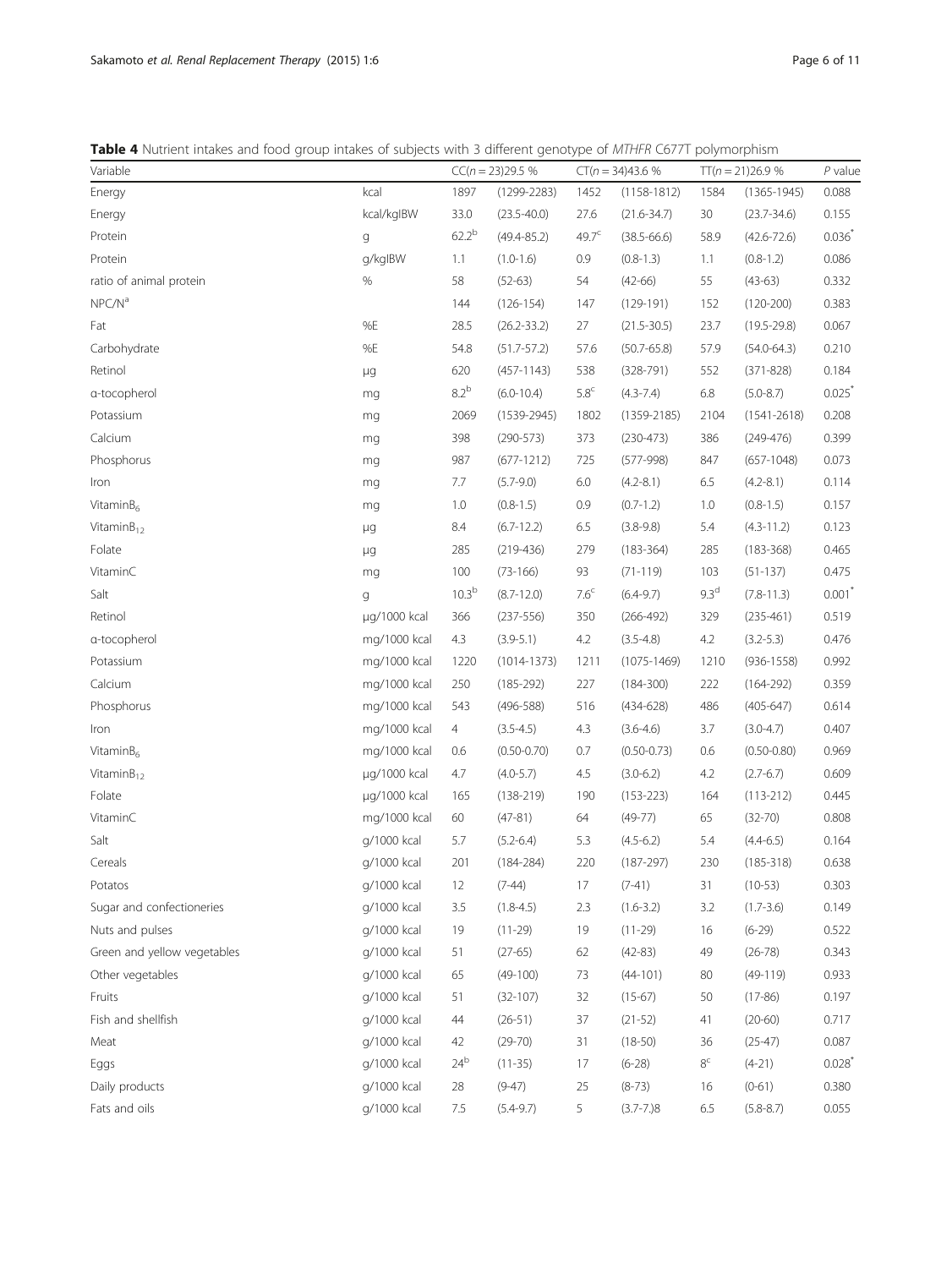Table 4 Nutrient intakes and food group intakes of subjects with 3 different genotype of MTHFR C677T polymorphism (Continued)

| confectioney                                   | g/1000 kcal | 23  | (12-46)     |     | (12-52)       | 24  | (14-48)       | 0.962 |
|------------------------------------------------|-------------|-----|-------------|-----|---------------|-----|---------------|-------|
| Alcoholic bevarages and Non-Alcoholic bevarage | g/1000 kcal | 176 | $(114-304)$ | 207 | $(143 - 408)$ | 246 | $(154 - 399)$ | 0.401 |
| seasoning and spice                            | a/1000 kcal | -81 | $(61-150)$  | 82  | $(51-135)$    | -61 | $(36-121)$    | 0.281 |

Abbreviations: MTHFR methylenetetrahydrofolate reductase

<sup>a</sup>NPC/N ratio of non-protein energy per nitroden

All values are median (25th and 75th percentiles)

The normality of the data was first assessed using the Shapiro-Wilks test

The values are compared between the groups by Kruskal-Wallis test and Bonferroni's multiple comparison test as appropriate.  $\ast p < 0.05$  b-CMultiple comparison; A different alphabet shows that there is a significant differ

## Comparison of the genotypes of MTHFR C677T polymorphism

The characteristics of patients, the physical condition, biochemical parameters and dietary intake, according the MTHFR C677T genotypes (CC, CT, and TT), are shown in Tables [3](#page-4-0) and [4.](#page-5-0) No significant differences were observed in age, duration of dialysis therapy, age at the introduction of dialysis, physical condition, BADL or GNRI among the different genotypes. There were significant differences in TP ( $P = 0.045$ ), serum folate ( $P = 0.005$ ), and serum Hcy  $(P = 0.029)$ , among the genotypes. The serum folate level was significantly lower and the serum Hcy level was significantly higher in the subjects with TT genotype than in those CC and CT genotypes. No significant differences were present in serum Alb, BUN, Cr, K, IP, Hb, Ht, and  $VB_{12}$  among the genotypes.

Regarding dietary intake, no significant differences were observed in the energy or protein intake per kg IBW, animal protein ratio, NPC/N, lipid energy ratio, or carbohydrate energy ratio, nor were there significant differences in the energy-adjusted potassium, phosphorus, folate, vitamin  $B_6$ , or  $B_{12}$  intake among the genotypes.

# Associations between the serum Hcy level and physical condition, biochemical parameters, and food intakes

The results of analysis of correlations between the serum Hcy level and physical condition, biochemical parameters and food intake are shown in Tables 5 and [6](#page-7-0). No correlation was observed between the serum Hcy level and age, duration of dialysis therapy, BMI or BADL. A positive significant correlation was noted with GNRI  $(r = 0.33, P = 0.003)$ . Regarding the association with biochemical parameters, positive correlations were noted with serum Alb  $(r = 0.271, P = 0.009)$  and IP  $(r =$ 0.334,  $P = 0.002$ ) levels, and inverse correlations were noted with serum folate ( $r = -0.384$ ,  $P < 0.001$ ) and serum VB<sub>12</sub> ( $r = -0.495$ ,  $P < 0.001$ ) levels. Regarding the association with food intake, inverse correlations were noted with animal protein ratio ( $r = -0.252$ ,  $P = 0.013$ ), energyadjusted vitamin B<sub>6</sub> intake ( $r = -0.192$ ,  $p = 0.048$ ), and B<sub>12</sub> intake  $(r = −0.242, P = 0.017)$ . No correlation was noted with energy-adjusted food group intakes.

## Factors that may influence the serum Hcy level

The serum Hcy level was analyzed after testing the normality of the variable using the Shapiro–Wilk test and confirming the distribution by examining the histogram, followed by logarithmic transformation. To investigate factors influencing the serum Hcy level, the correlation matrix was examined with serum Hcy level as a response variable, but no variable with  $|r| > 0.9$  was present. Thus, multiple regression analysis was performed employing the stepwise method, mainly regarding factors with

Table 5 Pearson's correlation coefficients between serum homocystein and laboratory test values

|                                   |                   |          | $(n = 77)$ |
|-----------------------------------|-------------------|----------|------------|
|                                   |                   | r        | $P$ value  |
| Age                               | year              | $-0.112$ | 0.382      |
| Gender                            |                   | $-0.237$ | $0.038*$   |
| Duration of hemodialysis          | year              | $-0.072$ | 0.568      |
| Age at initiation of hemodialysis | year              | $-0.074$ | 0.524      |
| MTHFR C677T                       |                   | $-0.249$ | $0.029*$   |
| Height                            | cm                | 0.179    | 0.119      |
| Weight(dry weight)                | kg                | 0.205    | 0.073      |
| <b>BMI</b>                        | kg/m <sup>2</sup> | 0.139    | 0.227      |
| <b>GNRI</b>                       |                   | 0.330    | $0.003*$   |
| <b>BADI</b>                       |                   | 0.035    | 0.760      |
| serum albumin                     | g/dL              | 0.271    | $0.017*$   |
| blood urea nitrogen (BUN)         | mg/dL             | 0.040    | 0.732      |
| serum creatinine (Cr)             | mg/dL             | 0.200    | 0.081      |
| urea acid (UA)                    | mg/dL             | 0.211    | 0.065      |
| serum sodium (Na)                 | mEg/L             | 0.081    | 0.486      |
| serum potassium (K)               | mEg/L             | 0.026    | 0.822      |
| serum inorganic phosphorus (IP)   | mg/dL             | 0.334    | $0.003*$   |
| serum calcium (Ca)                | mg/dL             | $-0.088$ | 0.445      |
| Hemoglobin (Hb)                   | g/dL              | 0.071    | 0.541      |
| Hematocrit (Ht)                   | %                 | $-0.025$ | 0.830      |
| serum folate                      | ng/mL             | $-0.384$ | $0.001*$   |
| serum homocystein<br>(Hcy)        | pmol/L            | $-0.495$ | $< 0.001*$ |

Abbreviations: MTHFR methylenetetrahydrofolate reductase, BMI body mass index, GNRI geriatric nutrition risk index, BADL Barthel index Data not regularly distributed were log transformed for futher statistical analysis. \*P < 0.05

Adjusted for gender, age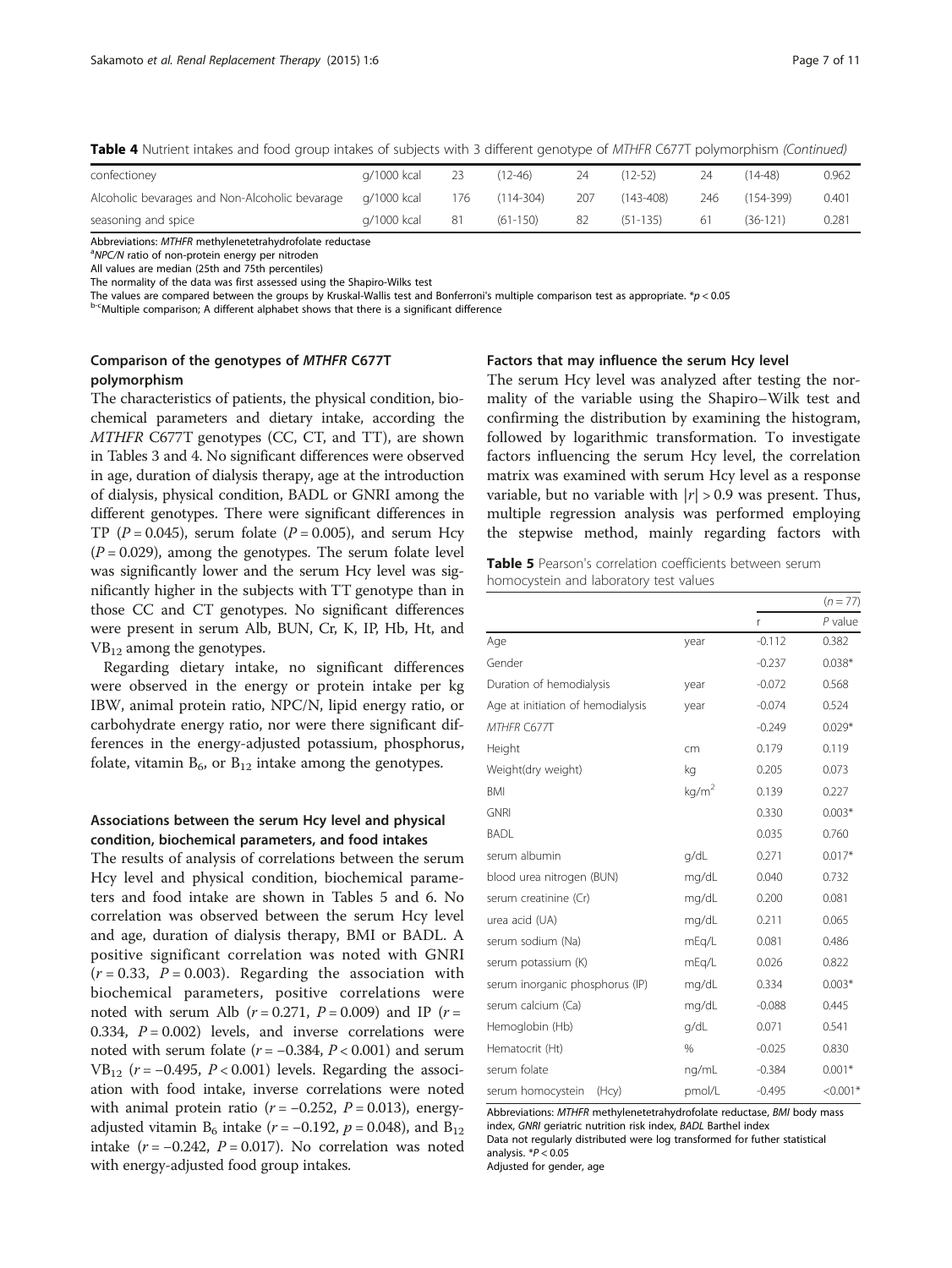<span id="page-7-0"></span>

| <b>Table 6</b> Peason's correlation coefficients between serum |
|----------------------------------------------------------------|
| homocystein consentration and dietary intake                   |

|                                                   |              |          | $(n = 77)$ |
|---------------------------------------------------|--------------|----------|------------|
|                                                   |              | r        | P value    |
| Energy                                            | kcal/kgIBW   | $-0.062$ | 0.592      |
| Protein                                           | g/kgIBW      | $-0.149$ | 0.194      |
| ratio of animal protein                           | %            | $-0.252$ | $0.027*$   |
| NPC/N <sup>a</sup>                                |              | 0.176    | 0.125      |
| Fat                                               | %            | $-0.135$ | 0.241      |
| Carbohydrate                                      | %            | 0.191    | 0.097      |
| Potassium                                         | mg           | $-0.103$ | 0.372      |
| Calcium                                           | mg           | $-0.164$ | 0.153      |
| Phosphorus                                        | mg           | $-0.110$ | 0.342      |
| Iron                                              | mg           | $-0.100$ | 0.388      |
| VitaminB <sub>6</sub>                             | mg           | $-0.101$ | 0.382      |
| Vitamin $B_{12}$                                  | μg           | $-0.207$ | 0.071      |
| Folate                                            | μg           | $-0.090$ | 0.435      |
| Salt                                              | g            | $-0.092$ | 0.425      |
| Energy-adjusted nutrient intakes                  |              |          |            |
| Potassium                                         | mg/1000 kcal | $-0.127$ | 0.272      |
| Calcium                                           | mg/1000 kcal | $-0.165$ | 0.152      |
| Phosphorus                                        | mg/1000 kcal | $-0.175$ | 0.127      |
| Iron                                              | mg/1000 kcal | $-0.137$ | 0.236      |
| VitaminB <sub>6</sub>                             | mg/1000 kcal | $-0.192$ | 0.095      |
| Vitamin $H_{12}$                                  | µg/1000 kcal | $-0.242$ | $0.034*$   |
| Folate                                            | µg/1000 kcal | $-0.093$ | 0.422      |
| Salt                                              | g/1000 kcal  | $-0.151$ | 0.19       |
| Energy-adjusted food group intakes                |              |          |            |
| Cereals                                           | g/1000 kcal  | 0.164    | 0.155      |
| Potatoes                                          | g/1000 kcal  | 0.136    | 0.239      |
| Sugar and confectioneries                         | g/1000 kcal  | 0.010    | 0.932      |
| Nuts and pulses                                   | g/1000 kcal  | $-0.062$ | 0.590      |
| Green and yellow vegetables                       | g/1000 kcal  | $-0.041$ | 0.726      |
| Other vegetables                                  | g/1000 kcal  | $-0.080$ | 0.492      |
| Fruits                                            | g/1000 kcal  | $-0.187$ | 0.104      |
| Fish and shellfish                                | g/1000 kcal  | $-0.095$ | 0.413      |
| Meat                                              | g/1000 kcal  | $-0.109$ | 0.346      |
| Eggs                                              | g/1000 kcal  | $-0.147$ | 0.202      |
| Daily products                                    | g/1000 kcal  | $-0.109$ | 0.347      |
| Fats and oils                                     | g/1000 kcal  | $-0.092$ | 0.426      |
| Confectioneries                                   | g/1000 kcal  | 0.403    | 0.403      |
| Alcoholic beverages and<br>Non-Alcoholic beverage | g/1000 kcal  | 0.138    | 0.231      |
| seasoning and spice                               | g/1000 kcal  | 0.009    | 0.941      |

<sup>a</sup>NPC/N, ratio of non-protein energy per nitrogen

Data not regularly distributed were log transformed for further statistical analysis.  $*p < 0.05$ 

Adjusted for gender, age

which association was noted as response variables. The results are shown in Table [7](#page-8-0).

On analysis using age and sex as adjustment factors, factors influencing the serum Hcy level were the serum  $VB<sub>12</sub>$ , folate, and IP levels as well as animal protein intake ratio and serum Alb level. The results in the analysis of variance table was significant  $(P < 0.001)$  with  $R^2 = 0.552$ and adjusted  $R^2 = 0.513$ . The Durbin–Watson ratio was 1.716, being non-problematic, and there was no outlying predicted value exceeding ±3SD of the measured value.

## Discussion

In this study, the actual state of nutritional management of long-term hemodialysis patients was investigated at first. Nutritional management contributed to the maintenance of a high quality of life for these long-term hemodialysis patients, i.e., high level of independence in ADL was maintained. In particular, it was clarified that the influence of MTHFR C677T polymorphism—which has attracted international attention as a risk gene for cardiovascular disease that were major reasons for poor outcome in hemodialysis patient could be overcome. Regarding nutritional condition, mean BMI was 19.7 ± 2.7 kg/m<sup>2</sup>, mean serum Alb level was  $3.7 \pm 0.3$  g/dL, and median GNRI was  $93 \pm 6$ . Since the reported BMI of Japanese hemodialysis patients is  $21.4 \pm 4.1$  kg/m<sup>2</sup> [\[5](#page-9-0)], their nutritional condition was favorable.

The frequencies of CC, CT, and TT genotypes of MTHFR C677T were 29.5, 43.6, and 26.9 %, respectively, and the frequency of TT genotype was significantly higher than the frequency of that in Japanese hemodialysis patients as reported by Morimoto et al. (13.7 %) [[11](#page-9-0)] and Kimura et al. (17.4 %) [\[22\]](#page-9-0) and healthy Japanese (about 15 %) [[23](#page-9-0), [24\]](#page-9-0). Many studies reported that MTHFR C677T polymorphism is a risk factor for nephropathy, and a significantly high frequency of the TT genotype in nephropathy patients was also detected in a meta-analysis conducted by Yang et al. [\[25\]](#page-9-0). Similar results were obtained in studies of Asians reported by Sun et al. [\[26\]](#page-9-0) and Mtiraoui et al. [\[27\]](#page-9-0). In studies of Japanese hemodialysis patients, Kimura et al. [[22](#page-9-0)] investigated the association between MTHFR C677T and hyperhomocysteinemia, and Morimoto et al. [[11\]](#page-9-0) investigated MTHFR C677T, hyperhomocysteinemia, and risk of cardiovascular disease, but they did not investigate whether the polymorphism is a risk factor for nephropathy. However, they investigated the genotype frequency of MTHFR C677T in hemodialysis patients, and the frequency of the TT genotype was similar to those reported by Sun et al. [[26](#page-9-0)] and Mtiraoui et al. [\[27\]](#page-9-0). The TT genotype have been reported as a risk factor for cardiovascular disease by Morimoto et al. [[11\]](#page-9-0), and for death in end-stage renal failure patients by Jamison et al. [\[28\]](#page-10-0), which cannot be explained by the results of our study. It was assumed that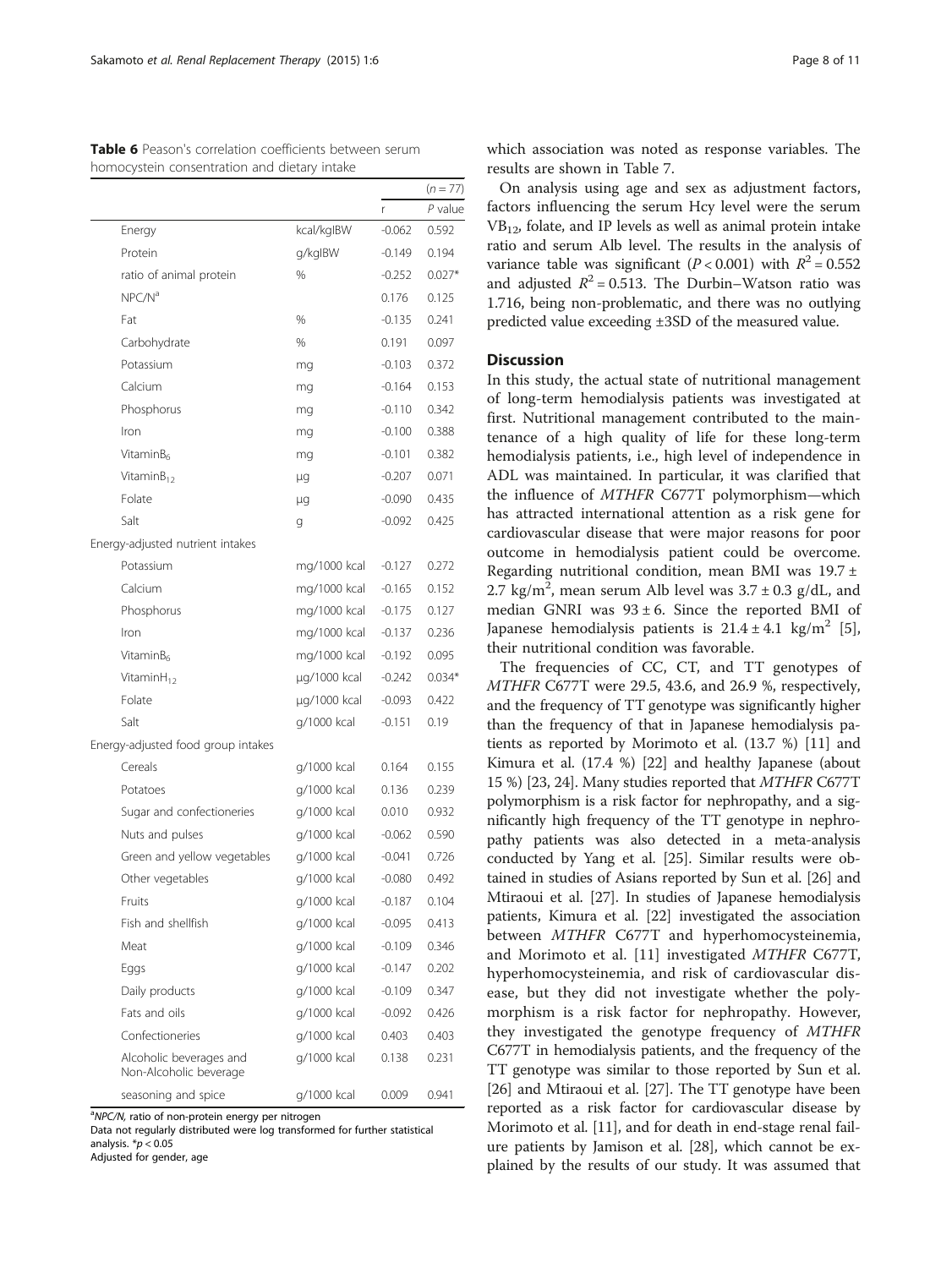<span id="page-8-0"></span>Table 7 Multiple regression analyses to test the effects of serum components on serum homocysteine concentration

| Response variable; serum Hcy       |                                                       |                |           |                            |          |
|------------------------------------|-------------------------------------------------------|----------------|-----------|----------------------------|----------|
| Explanatory variable               | Standardized partial regression coefficient $(\beta)$ | Standard error | $P$ value | 95 % confidential interval |          |
| Serum albumin (g/dL)               | 0.228                                                 | 0.048          | 0.007     | 0.037                      | 0.229    |
| Serum inorganic phosphorus (mg/dL) | 0.242                                                 | 0.012          | 0.006     | 0.009                      | 0.056    |
| Serum folate (ng/mL)               | $-0.351$                                              | 0.007          | < 0.0001  | $-0.043$                   | $-0.015$ |
| Serum Vitamin $B_{12}$ (pmol/L)    | $-0.367$                                              | 0.0001         | < 0.0001  |                            | $\Omega$ |
| Ratio of animal protein (%)        | $-0.213$                                              | 0.001          | 0.016     | $-0.005$                   | $-0.001$ |

 $R = 0.743 R^2 = 0.552$ 

Multiple regression analyses by stepwise method

Adjusted for gender, age

Explanatory variable; MTHFRC677T, BMI, GNRI, serum potassium, energy intake (kcal/kgIBW), protein intake (g/kgIBW), energy-adjusted potassium intake, energyadjusted phosphate intake, energy-adjusted vitamin $B_6$ ,  $B_{12}$  intake, energy-adjusted folate intake

the frequency of the TT genotype at the time of introduction of dialysis was higher than the reported frequency because the duration of dialysis therapy was 7–10 years in the reports described above, which was far shorter than that in our study. Serum folate (5-methyltetrahydrofolate) decreases with the TT genotype because of a 70 % decrease in the MTHFR enzyme activity level compared with the activity with the CC genotype, which inhibits the pathway of conversion of homocysteine to methionine and elevates the serum Hcy level. Hyperhomocysteinemia promotes renal dysfunction, as reported by Wollesen et al. [[29](#page-10-0)]. It has also been reported that the prevalence of hyperhomocysteinemia is high in hemodialysis patients, and hyperhomocysteinemia is also a risk factor for death. Similarly, hyperhomocysteinemia was noted in most patients (96 %) in our study. The physical condition, biochemical parameters, and dietary intake were compared among the MTHFR C677T genotypes to clarify the influence of this polymorphism. No significant differences in age, duration of dialysis therapy, age at introduction of dialysis, BMI, serum Alb level, or GNRI among different genotypes were noted. BADL was also not significantly different, and the percentages of independent patients were high with each genotype. Two of three patients "requiring assistance" harbored the TT genotype, but as described above, they were elderly, the duration of dialysis therapy was long (38 years) and they were independent in their activities of daily living, although some patients used a wheelchair. There were no significant differences in nutrient or food group intake among the different genotypes. The energy, protein, potassium, and phosphorus intakes met the nutritional levels recommended in the guidelines in all three genotypes. The salt intake of patients markedly exceeded the amount specified in the guidelines, indicating excessive consumption. However, their body weight was controlled, based on the examination of body weight changes between dialysis sessions. As reported by several preceding studies, the serum folate level was low and the serum Hcy level was high with the TT genotype. In addition, folate and vitamin  $B_{12}$ 

intakes met the Dietary Reference Intakes of Japanese dietary recommendations, while vitamin  $B_6$  was slightly insufficient. Based on these findings, although the serum folate and Hcy levels were influenced by the genetic polymorphism, nutritional management was appropriate.

Four limitations of this study exist. First, the sample size was small, and investigation of sex differences was not performed. Second, the causal relationships between the factors influencing the serum Hcy level could not be identified because this was a cross-sectional study. Third, the dietary survey was capable of investigating habitual food intake over 1 month, but it is unclear whether the same pattern of food intake was maintained over a long period after introduction of dialysis. Fourth, the study results are not applicable to the present hemodialysis patients in Japan because diabetic nephropathy patients were absent in this study. Fifth, this is not a comparative study, the impact of some items that investigated in this study cannot be able to evaluate exactly. This study might be just a presentation of clinical and genetic profile of Japanese long-term dialysis patients.

A positive result was obtained in most studies that examined the association between serum Hcy level and arteriosclerotic disease. It has been clarified that hyperhomocysteinemia is a predictive factor for high mortality that is independent of other risk factors in coronary arterial disease patients [[30](#page-10-0)]. Hyperhomocysteinemia was shown to be an independent risk factor in a study of 750 vascular disease patients at 19 institutions in 9 European countries [\[31](#page-10-0)]. It was also shown to be a strong cardiovascular disease risk factor in non-insulin dependent diabetes patients [[32\]](#page-10-0). These findings are of interest with regard to the synergistic effect of risk factors. Inverse correlations of folate and vitamin  $B_{12}$  levels with serum Hcy level in healthy subjects [[23\]](#page-9-0) have been reported, as well as the decrease in serum Hcy level after increased ingestion of these vitamins, but it remains to be investigated whether these findings are applicable to hemodialysis patients.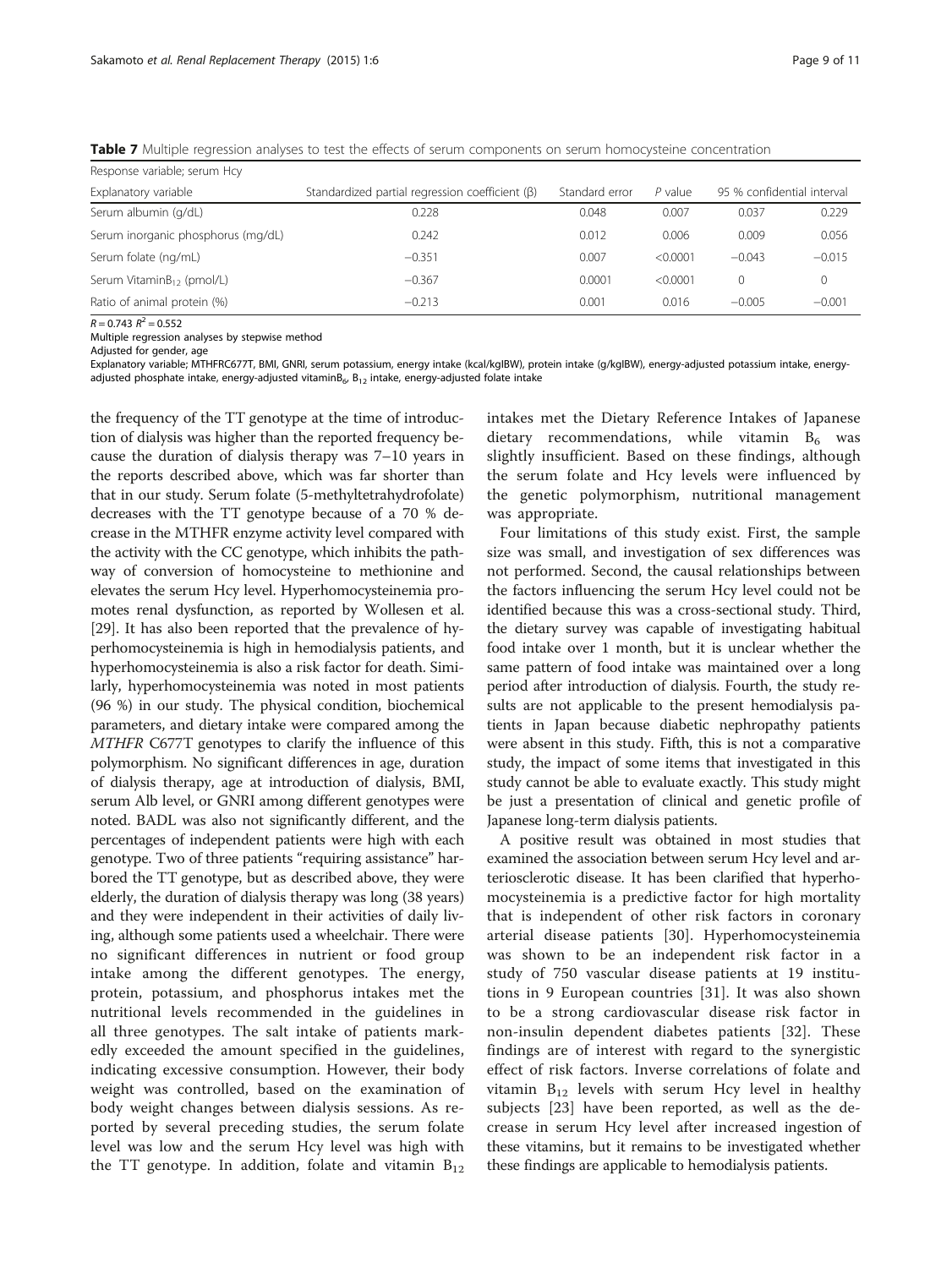## <span id="page-9-0"></span>Conclusion

In conclusion, it is natural that the frequency of the TT genotype of MTHFR C677T was very high (26.9 %) in patients because the TT genotype is a risk factor for renal failure and there might be many patients with the TT genotype at the time of introduction of dialysis. However, the frequency of the TT genotype was not high in long-term dialysis patients in preceding studies because the mortality rate during dialysis therapy was high with the TT genotype. The results of our study suggested that appropriate nutritional management decreases the high mortality rate in patients with the TT genotype.

## Competing interests

This study was supported by a grant from Japanese Association of Dialysis Physicians.

### Authors' contributions

KS and YKan visited each facilities, and collected questionnaires and blood samples. MH and YKag carried out RFLP analysis. MH evaluated clinical data of patients. YKon evaluated and analyzed BDHQ food questionnaires. All authors read and approved the final manuscript.

#### Acknowledgement

The authors gratefully thank to the physicians and all medical staff in dialysis facilities as follow, Yoshizawa Iin (Mamoru Yoshizawa), Ikenaga Jin Clinic (Hideki Ikenaga), Kameido Nephrology Clinic (Yoshiaki Itaya), Fureai Machida Hospital (Waichi Kitajima), Bosei Hospital (Tateki Kitaoka, Tetsuo Shirai, Kyoko Kino), Meguro Building Clinic (Tsuneo Takenaka), Matsumoto Clinic (Go Matsumoto, Takaomi Tanaka), Yotsuya Jin Clinic (Akiko Iwata), Namikibashi Clinic (Masaru Ogawa), Kikuna Memorial Clinic (Hideki Uchimura), Saitama Tsukinomori Clinic (Satoshi Kurihara, Naoaki Hayama), Kidney Clinic Setagaya (Shinya Suganuma), Tokorozawa Jin Clinic (Hiroshi Nagaura). A part of this study was presented in the 46th annual meeting of American Society of Nephrology (Philadelphia, 2014).

#### Sources of support

Fund from Japanese Association of Dialysis Physicians.

#### Author details

<sup>1</sup>Department of Clinical Nutrition and Dietetics, Kagawa Nutrition University, Sakado, Japan. <sup>2</sup>Department of Nephrology, Tokyo Medical University, 6-7-1 Nishi-Shinjuku, Shinjuku, Tokyo 160-0023, Japan. <sup>3</sup>Department of Nutrition, School of Nursing and Nutrition, Shukutoku University, Chiba, Japan. 4 Apheresis and Dialysis Center, School of Medicine, Keio University, Tokyo, Japan. <sup>5</sup>Department of Health and Nutrition, Faculty of Human Life Studies, University of Niigata Prefecture, Niigata, Japan. <sup>6</sup>Department of Medical Chemistry, Kagawa Nutrition University, Sakado, Japan.

#### Received: 3 July 2015 Accepted: 24 September 2015 Published online: 24 November 2015

#### References

- 1. Pifer TB, McCullough KP, Port FK, Goodkin DA, Maroni BJ, Held PJ, et al. Mortality risk in hemodialysis patients and changes in nutritional indicators: DOPPS. Kidney Int. 2002;62:2238–45.
- 2. Fouque D, Kalantar-Zadeh K, Kopple J, Cano N, Chauveau P, Cuppari L, et al. A proposed nomenclature and diagnostic criteria for protein-energy wasting in acute and chronic kidney disease. Kidney Int. 2008;73:391–8.
- 3. de Mutsert R, Snijder MB, van der Sman-de Beer F, Seidell JC, Boeschoten EW, Krediet RT, et al. Association between body mass index and mortality is similar in the hemodialysis population and the general population at high age and equal duration of follow-up. J Am Soc Nephrol. 2007;18:967–74.
- 4. Iseki K, Kawazoe N, Fukiyama K. Serum albumin is a strong predictor of death in chronic dialysis patients. Kidney Int. 1993;44:115–9.
- 5. Leavey SF, McCullough K, Hecking E, Goodkin D, Port FK, Young EW. Body mass index and mortality in 'healthier' as compared with 'sicker'

haemodialysis patients: results from the Dialysis Outcomes and Practice Patterns Study (DOPPS). Nephrol Dial Transplant. 2001;16:2386–94.

- 6. Nakai S, Watanabe Y, Masakane I, Wada A, Shoji T, Hasegawa T, et al. Overview of regular dialysis treatment in Japan (as of 31 December 2011). Therap Apher Dial. 2013;17:567–611.
- Bachmann J, Tepel M, Raidt H, Riezler R, Graefe U, Langer K, et al. Hyperhomocysteinemia and the risk for vascular disease in hemodialysis patients. J Am Soc Nephrol. 1995;6:121–5.
- 8. Frosst P, Blom HJ, Milos R, Goyette P, Sheppard CA, Matthews RG, et al. A candidate genetic risk factor for vascular disease: a common mutation in methylenetetrahydrofolate reductase. Nat Genet. 1995;10:111–3.
- 9. Morita H, Taguchi J, Kurihara H, Kitaoka M, Kaneda H, Kurihara Y, et al. Genetic polymorphism of 5, 10-methylenetetrahydrofolate reductase (MTHFR) as a risk factor for coronary artery disease. Circulation. 1997;95:2032–6.
- 10. Fodinger M, Mannhalter C, Wolfl G, Pabinger I, Muller E, Schmid R, et al. Mutation (677 C to T) in the methylenetetrahydrofolate reductase gene aggravates hyperhomocysteinemia in hemodialysis patients. Kidney Int. 1997;52:517–23.
- 11. Morimoto K, Haneda T, Okamoto K, Ishida H, Kikuchi K. Methylenetetrahydrofolate reductase gene polymorphism, hyperhomocysteinemia, and cardiovascular diseases in chronic hemodialysis patients. Nephron. 2002;90:43–50.
- 12. Sasaki S, Katagiri A, Tsuji T, Shimoda T, Amano K. Self-reported rate of eating correlates with body mass index in 18-y-old Japanese women. Int J Obes Relat Metab Disord. 2003;27:1405–10.
- 13. Okubo H, Sasaki S, Rafamantanantsoa HH, Ishikawa-Takata K, Okazaki H, Tabata I. Validation of self-reported energy intake by a self-administered diet history questionnaire using the doubly labeled water method in 140 Japanese adults. Eur J Clin Nutr. 2008;62:1343–50.
- 14. Shinzato T, Nakai S, Fujita Y, Takai I, Morita H, Nakane K, et al. Determination of Kt/V and protein catabolic rate using pre- and postdialysis blood urea nitrogen concentrations. Nephron. 1994;67:280–90.
- 15. Kobayashi S, Honda S, Murakami K, Sasaki S, Okubo H, Hirota N, et al. Both comprehensive and brief self-administered diet history questionnaires satisfactorily rank nutrient intakes in Japanese adults. J Epidemiol. 2012;22:151–9.
- 16. Kobayashi S, Murakami K, Sasaki S, Okubo H, Hirota N, Notsu A, et al. Comparison of relative validity of food group intakes estimated by comprehensive and brief-type self-administered diet history questionnaires against 16 d dietary records in Japanese adults. Public Health Nutr. 2011;14:1200–11.
- 17. Sasaki S, Yanagibori R, Amano K. Self-administered diet history questionnaire developed for health education: a relative validation of the test-version by comparison with 3-day diet record in women. J Epidemiol. 1998;8:203–15.
- 18. Mahoney FI, Barthel DW. Functional evaluation: the Barthel index. Md State Med J. 1965;14:61–5.
- 19. Bouillanne O, Morineau G, Dupont C, Coulombel I, Vincent JP, Nicolis I, et al. Geriatric nutritional risk index: a new index for evaluating at-risk elderly medical patients. Am J Clin Nutr. 2005;82:777–83.
- 20. Yamada K, Furuya R, Takita T, Maruyama Y, Yamaguchi Y, Ohkawa S, et al. Simplified nutritional screening tools for patients on maintenance hemodialysis. Am J Clin Nutr. 2008;87:106–13.
- 21. Nakao T, Sanaka T, Tsubakihara Y, Hattori M, Honda M, Mizuiri S, et al. Dietary recommendations for chronic kidney disease, 2007. Jpn J Nephrol. 2007;49:871–8.
- 22. Kimura H, Gejyo F, Suzuki S, Miyazaki R. The C677T methylenetetrahydrofolate reductase gene mutation in hemodialysis patients. J Am Soc Nephrol. 2000;11:885–93.
- 23. Hiraoka M, Kato K, Saito Y, Yasuda K, Kagawa Y. Gene-nutrient and genegene interactions of controlled folate intake by Japanese women. Biochem Biophys Research Commun. 2004;316:1210–6.
- 24. Sadewa AH, Sunarti, Sutomo R, Hayashi C, Lee MJ, Ayaki H, et al. The C677T mutation in the methylenetetrahydrofolate reductase gene among the Indonesian Javanese population. Kobe J Med Sci. 2002;48:137–44.
- 25. Yang S, Zhang J, Feng C, Huang G. MTHFR 677T variant contributes to diabetic nephropathy risk in Caucasian individuals with type 2 diabetes: a meta-analysis. Metabolism. 2013;62:586–94.
- 26. Sun J, Xu Y, Zhu Y, Lu H. Genetic polymorphism of methylenetetrahydrofolate reductase as a risk factor for diabetic nephropathy in Chinese type 2 diabetic patients. Diabetes Res Clin Pract. 2004;64:185–90.
- 27. Mtiraoui N, Ezzidi I, Chaieb M, Marmouche H, Aouni Z, Chaieb A, et al. MTHFR C677T and A1298C gene polymorphisms and